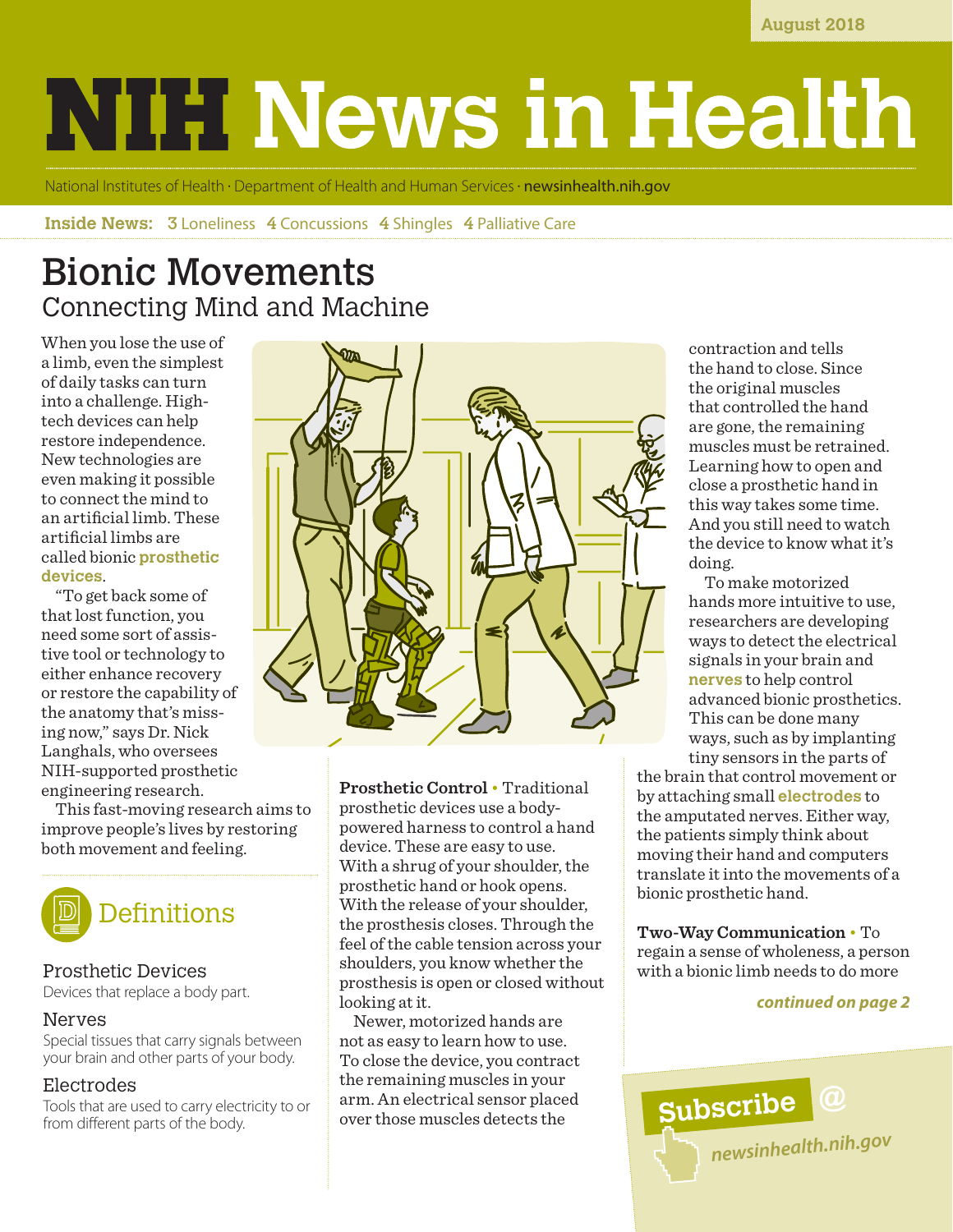#### *continued from page 1*

than control the device. They also need to "feel" what it's doing. New bionic devices can send sensation from the device back to the brain. This allows a person with a bionic device to feel like they are using their own limb.

"The most important thing about the research that we're doing is this sense of wholeness," says Dr. Paul Marasco, a biomedical engineering researcher at Cleveland Clinic.

One way to help a person feel their prosthetic hand is to move the remaining sensory nerves from the amputated hand to the skin of the upper arm. You can then use small robots to press on the skin of the upper arm when the hand is touching something.

Marasco's team devised a similar system to restore the feeling of movement, too. The bionic hand sends signals to a computerized control system outside of the body. The computer then tells a small robot worn on the arm to send vibrations to the arm muscle. These vibrations deep in the muscle create an illusion of movement that tells

## **NIH News in Health**

**ISSN 2375-6993** (Print) **ISSN 1556-3898** (Online) **Editor** Harrison Wein, Ph.D.

**Managing Editor** Tianna Hicklin, Ph.D. **Graphics** Alan Defibaugh (illustrations), Bryan Ewsichek (design)

**Contributors** Geri Piazza, Sharon Reynolds, and Claire Rutkowski

Use our articles and illustrations in your own publication. Our material is not copyrighted. Please acknowledge *NIH News in Health* as the source and send us a copy.

## **[newsinhealth.nih.gov](https://newsinhealth.nih.gov)**



**National Institutes of Health** *NIH…Turning Discovery Into Health®*

Office of Communications & Public Liaison Building 31, Room 5B52 Bethesda, MD 20892-2094 email: nihnewsinhealth@od.nih.gov phone: 301-451-8224

the brain when the hand is closing or opening.

Marasco's team tested this feedback system with several people who had a hand prosthesis. The study participants were able to operate the bionic hand and know what position it was in just as well as with their natural hand. With this feedback system, they didn't have to look at the bionic hand to know when it was open or closed, or when it was reaching for an object.

"We fool their brains into believing that the prosthesis is actually part of their body," Marasco says. This advancement directly taps into the way that the brain senses movement, which helps improve the two-way communication between prosthetic device and mind.

**Wearable Robots** • Research teams are also trying to help people who have lost the use of their legs. By wearing a robotic device called an exoskeleton, some people with leg paralysis have been able to regain the ability to walk.

A group led by Dr. Thomas Bulea, a biomedical engineer at the NIH Clinical Center, created a wearable exoskeleton for children with cerebral palsy. Cerebral palsy is a brain disorder that makes it hard to stand up straight, balance, and walk. The motorized, robotic exoskeleton changes the way the children walk by helping them straighten their knees at key points during the walking cycle. While the exoskeleton can make walking easier, children must be able to navigate at least small distances on their own to use it.

"The ultimate goal really is to have a person wear this outside of our



If you're interested in a clinical study for prosthetic devices, ask:

- $\bullet$  Why is the study being done?
- $\bullet$  How long will I be in the study?
- **I** What kinds of tests and treatments are involved?
- $\bullet$  What are the possible side effects or risks of the new treatment?
- $\bullet$  What are the possible benefits?

lab, or even outside of the clinical setting," Bulea explains. "To do that you have to have a really robust control system that makes sure that the robot is behaving properly in all different kinds of environments."

The team is now writing software so that the robotic device can be worn while navigating bumps in the terrain and other real-world conditions.

**Finding the Right Device** • "What I try to emphasize to people is that there are a lot of potential tools and technologies at our disposal to try and make people better, and they should explore them and consider embracing them," Langhals says.

Many types of prosthetic devices are now in development. If you'd like to find a clinical study to help test one, you can search for one in clinicaltrials.gov, a database of both NIH-supported and other studies around the world.

If you're interested in taking part in a study, talk with your doctor about the possible risks and benefits. See the Ask Your Doctor box for questions to ask.  $\blacksquare$ 

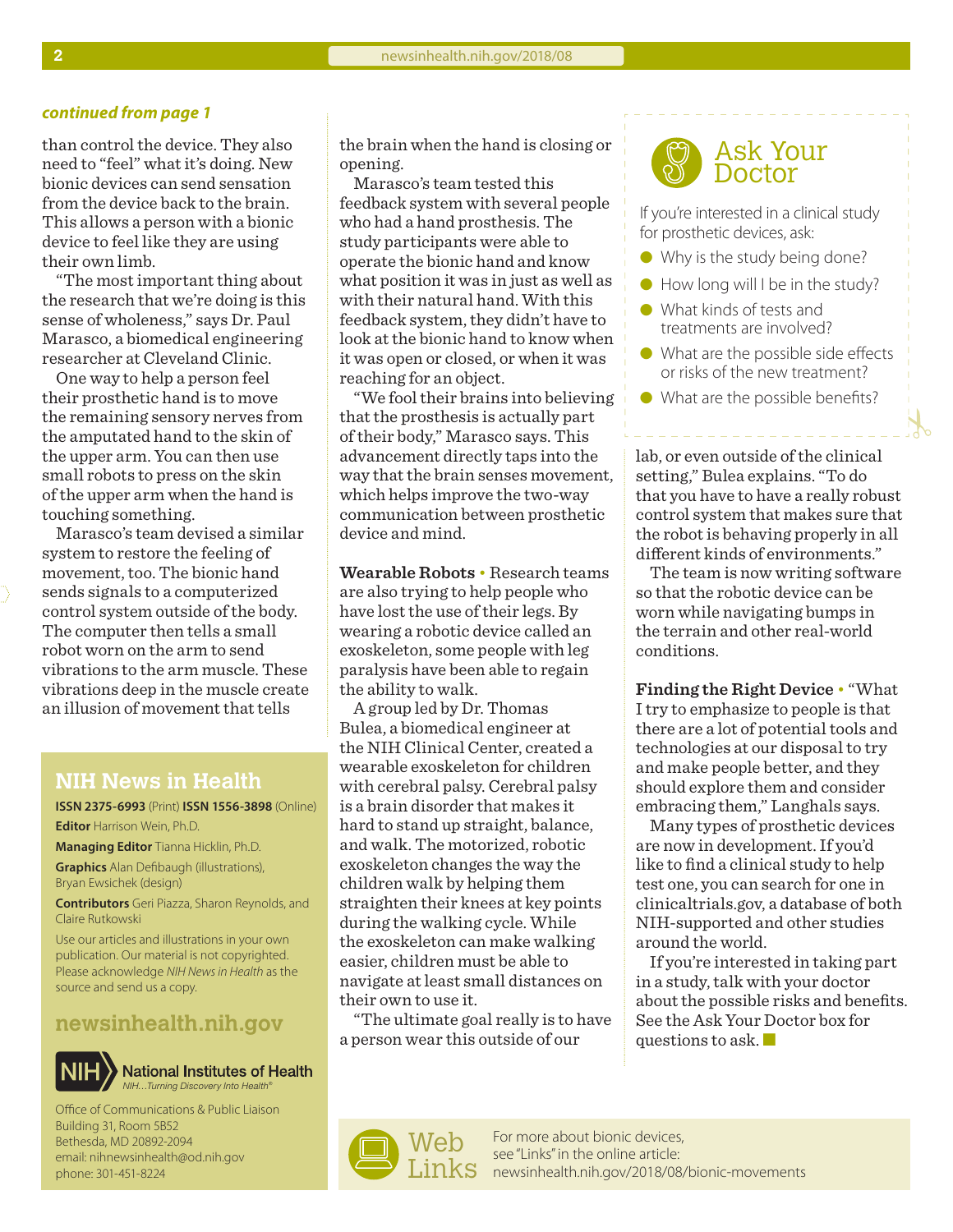# Care and Connection Loneliness Affects All Ages

Human beings are social creatures. Feeling like we're part of a community helps us thrive. But we sometimes have a hard time making and keeping the relationships that sustain us. Many Americans report feeling lonely for long periods of time. Connections with others are important for your health.

Social isolation and loneliness can both cause problems. "Isolation is about whether other people are physically there or not. Being lonely is about not feeling connected to others. You can feel lonely in a room full of people," explains Dr. Steve Cole, an NIH-funded researcher at the University of California, Los Angeles, who studies loneliness.

Loneliness not only feels bad, it may also be harmful to your health. People who feel lonely are at higher risk of many diseases. These include heart disease, high blood pressure, and Alzheimer's disease. Loneliness may also increase the risk of death for older adults.

Some of the increased risk of disease may come from changes in behavior. People who feel isolated may not have friends or family encouraging them to eat right, exercise, or see a doctor. New research suggests that loneliness can also directly harm our health.

"Lonely people have differences in their biology that make them more vulnerable to disease," Cole explains. He and colleagues have studied how loneliness affects the immune system, your body's disease fighting system. They found that loneliness may alter the tendency of cells in the immune



### Inflammation

Heat, swelling, and redness caused by the body's protective response to injury or infection.



system to promote **inflammation**. Inflammation is necessary to help our bodies heal from injury. But when it goes on too long, it may raise the risk of chronic diseases.

People who feel lonely may also have weakened immune cells that have trouble fighting off viruses. "So that leaves lonely people more vulnerable to a variety of infectious diseases," Cole adds.

People often associate loneliness with getting older. But you can feel lonely at any age. A recent survey found that young Americans are more likely to feel lonely than older adults. Some research suggests that social media tools and resources are preventing younger people from connecting in real life, Cole says. However, more studies are needed to know whether this is true.

It can be hard for people to talk about loneliness, Cole explains. They may feel like something is



wrong with them, even though feeling lonely happens to almost everyone at some point.

NIH-funded researchers are looking into ways to help people break the cycle of loneliness. Studies have shown that feelings of loneliness can be reduced by helping others, Cole says. Caregiving and volunteering to help others may therefore help people to feel less lonely.

Having a sense of purpose in life may be another way to fight the effects of loneliness. Research has found that having a strong sense of mission in life is linked to healthier immune cells. "And when you start to pursue a goal that's important to you, you almost always have to cooperate with others to do that," Cole says. "That helps bring people together." $\Box$ 



Being active in your community and helping others can reduce feelings of loneliness. You can get more involved with others by:

- $\bullet$  Serving meals or organizing clothing donations for people in need
- **I** Helping an organization send care packages to soldiers stationed overseas
- $\bullet$  Caring for dogs and cats at an animal shelter
- Volunteering to run errands for people with disabilities
- $\bullet$  Helping with gardening at a community garden or park
- Volunteering at a school, library, museum, or hospital